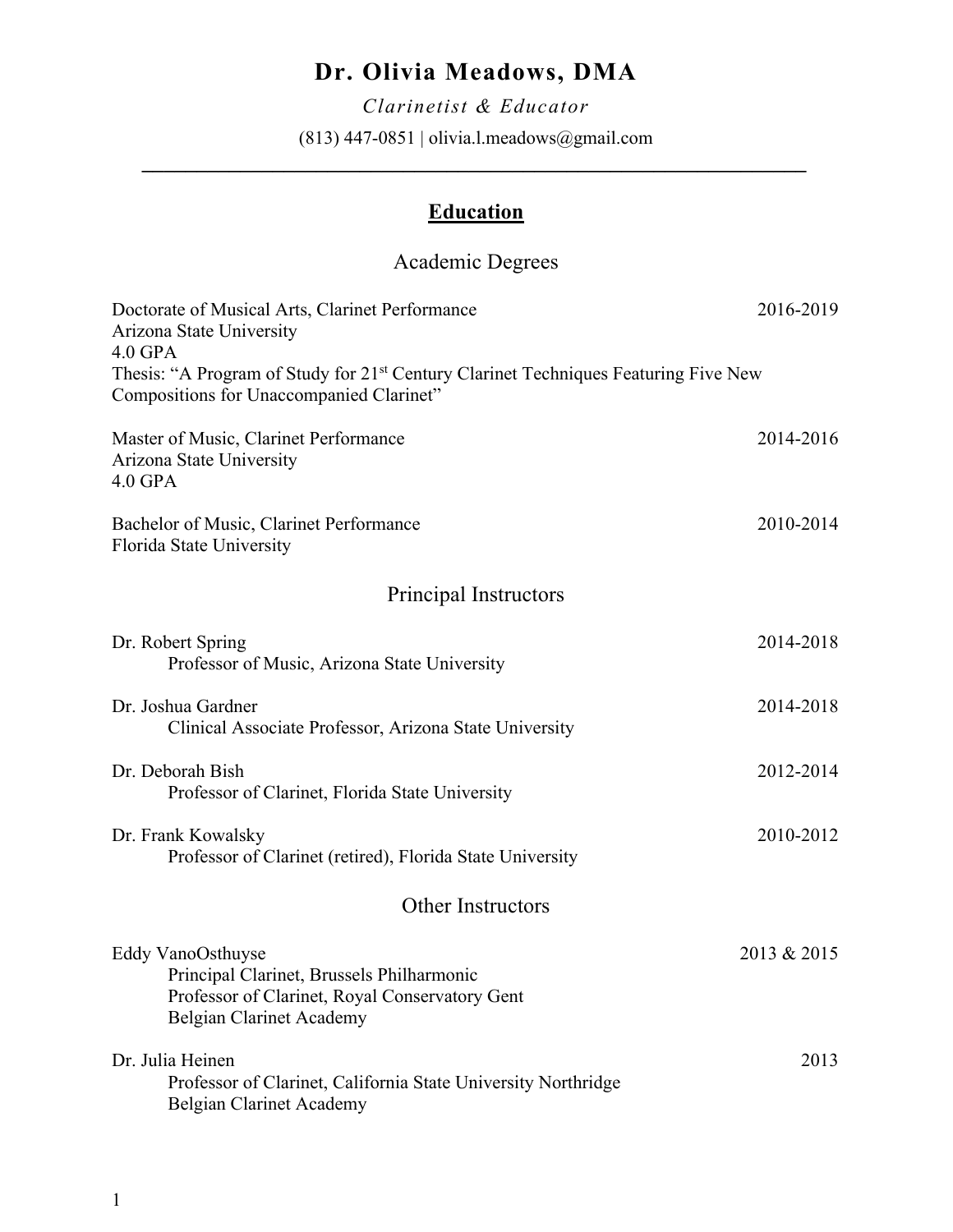# **Teaching Experience**

| Co-Curricular Faculty, Clarinet<br>Punahou School                                                                                                                                                                                                                                                                                                                                                                                                                                                                                                                                                                                                                           | 2018-2020                    |  |
|-----------------------------------------------------------------------------------------------------------------------------------------------------------------------------------------------------------------------------------------------------------------------------------------------------------------------------------------------------------------------------------------------------------------------------------------------------------------------------------------------------------------------------------------------------------------------------------------------------------------------------------------------------------------------------|------------------------------|--|
| Private Instructor<br>Clarinet, Saxophone, Piano<br>Chuck James Music Studio, Wahiawa                                                                                                                                                                                                                                                                                                                                                                                                                                                                                                                                                                                       | 2018-2019                    |  |
| <b>Clarinet Teaching Assistant</b><br>Arizona State University<br>Duties included, but not limited to: private lessons for undergraduate clarinet majors<br>(MUP 111) and secondary clarinet students (MUP 121) for which a weekly grade was<br>awarded, teaching the clarinet portion of the Music Education Woodwind Methods<br>course (MUE 337), teaching clarinet scale class (MUP 111), proctoring scale juries,<br>taking attendance at required studio events, aggregating, de-identifying, and distributing<br>anonymous comments from studio class, being present and making comments at dress<br>rehearsals at which neither clarinet professor could be present. | 2014-2018                    |  |
| Private Instructor<br>Clarinet<br>Mathematics                                                                                                                                                                                                                                                                                                                                                                                                                                                                                                                                                                                                                               | $2012$ -present<br>2011-2013 |  |
| <b>Performance Experience</b>                                                                                                                                                                                                                                                                                                                                                                                                                                                                                                                                                                                                                                               |                              |  |
| <b>Solo Performances</b>                                                                                                                                                                                                                                                                                                                                                                                                                                                                                                                                                                                                                                                    |                              |  |
| <b>International Performances</b>                                                                                                                                                                                                                                                                                                                                                                                                                                                                                                                                                                                                                                           |                              |  |
| Belgian Clarinet Academy Soloist                                                                                                                                                                                                                                                                                                                                                                                                                                                                                                                                                                                                                                            | 2015                         |  |
| <b>National Performances</b>                                                                                                                                                                                                                                                                                                                                                                                                                                                                                                                                                                                                                                                |                              |  |
| University of Hawaii at Manoa<br><b>Lecture Recital</b>                                                                                                                                                                                                                                                                                                                                                                                                                                                                                                                                                                                                                     | 1/23/2020                    |  |
| Sacramento State University<br>Lecture Recital                                                                                                                                                                                                                                                                                                                                                                                                                                                                                                                                                                                                                              | 10/14/2019                   |  |
| San Francisco Conservatory of Music<br>Lecture Recital                                                                                                                                                                                                                                                                                                                                                                                                                                                                                                                                                                                                                      | 10/17/2019                   |  |
| San Jose State University<br>Lecture Recital                                                                                                                                                                                                                                                                                                                                                                                                                                                                                                                                                                                                                                | 10/18/2019                   |  |
| National Society of Arts and Letters Woodwind Competition<br>Arizona Chapter, Second Place Winner                                                                                                                                                                                                                                                                                                                                                                                                                                                                                                                                                                           | 3/17/2018                    |  |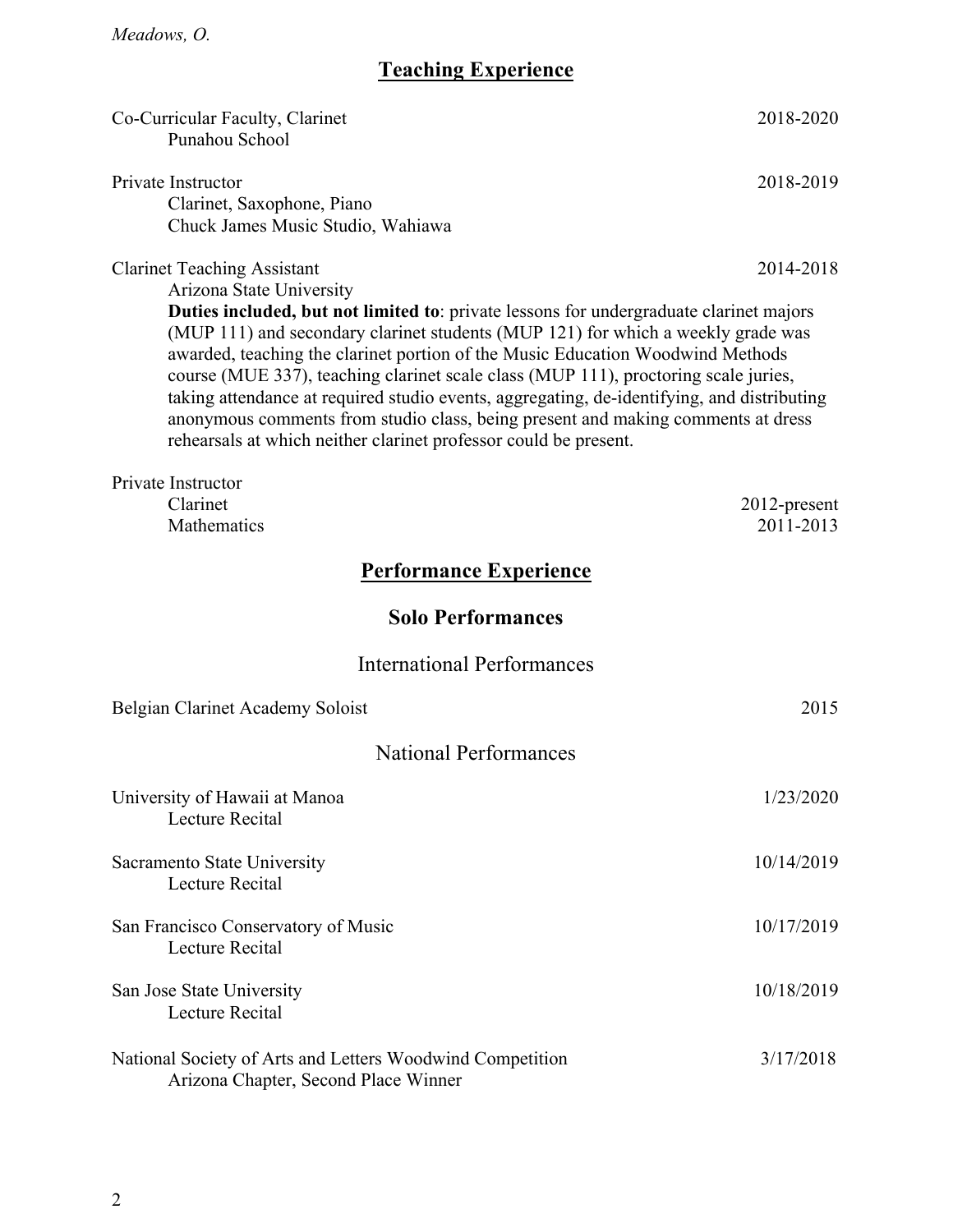# Arizona State University Performances

| <b>Chamber Music Performances</b>      |            |
|----------------------------------------|------------|
| Bachelor of Music Junior Solo Recital  | 3/23/2013  |
| Bachelor of Music Senior Solo Recital  | 4/5/2014   |
| Master of Music Solo Recital           | 4/4/2015   |
| Master of Music Chamber Recital        | 3/26/2016  |
| Doctorate of Musical Arts Solo Recital | 3/2/2017   |
| Doctorate of Musical Arts Solo Recital | 11/15/2017 |
| Doctorate of Musical Arts Solo Recital | 3/13/2018  |
| "BAMM! Be A Music Major" Workshop      | 6/8/2018   |

International Performances

| Bb Clarinet Duo World Premiere by Theresa Martin<br>2019 International Clarinet Association ClarinetFest, Knoxville, TN       | 7/28/2019 |
|-------------------------------------------------------------------------------------------------------------------------------|-----------|
| Bb Clarinet Duo World Premiere by Jonathan Russell<br>2018 International Clarinet Association ClarinetFest, Oostende, Belgium | 7/7/2018  |
| "Sqwonkers" Clarinet Choir<br>2017 International Clarinet Association ClarinetFest, Orlando, FL                               | 7/30/2017 |
| ASU Clarinet Choir "ClariZona"<br>2016 International Clarinet Association ClarinetFest, Lawrence, KS                          | 8/7/2016  |
| <b>National Performances</b>                                                                                                  |           |
| "Experience Canada"<br><b>Clarinet Quartet</b><br>Musical Instrument Museum, Phoenix, AZ                                      | 2/11/2017 |
| National Music Festival<br>Dectet                                                                                             | June 2016 |
| Fountain Hills Chamber Players<br>Reed Trio                                                                                   | 2/14/2016 |
| <b>MTNA National Composition Competition</b><br><b>Reedefine Reed Quintet</b>                                                 | 2013-2014 |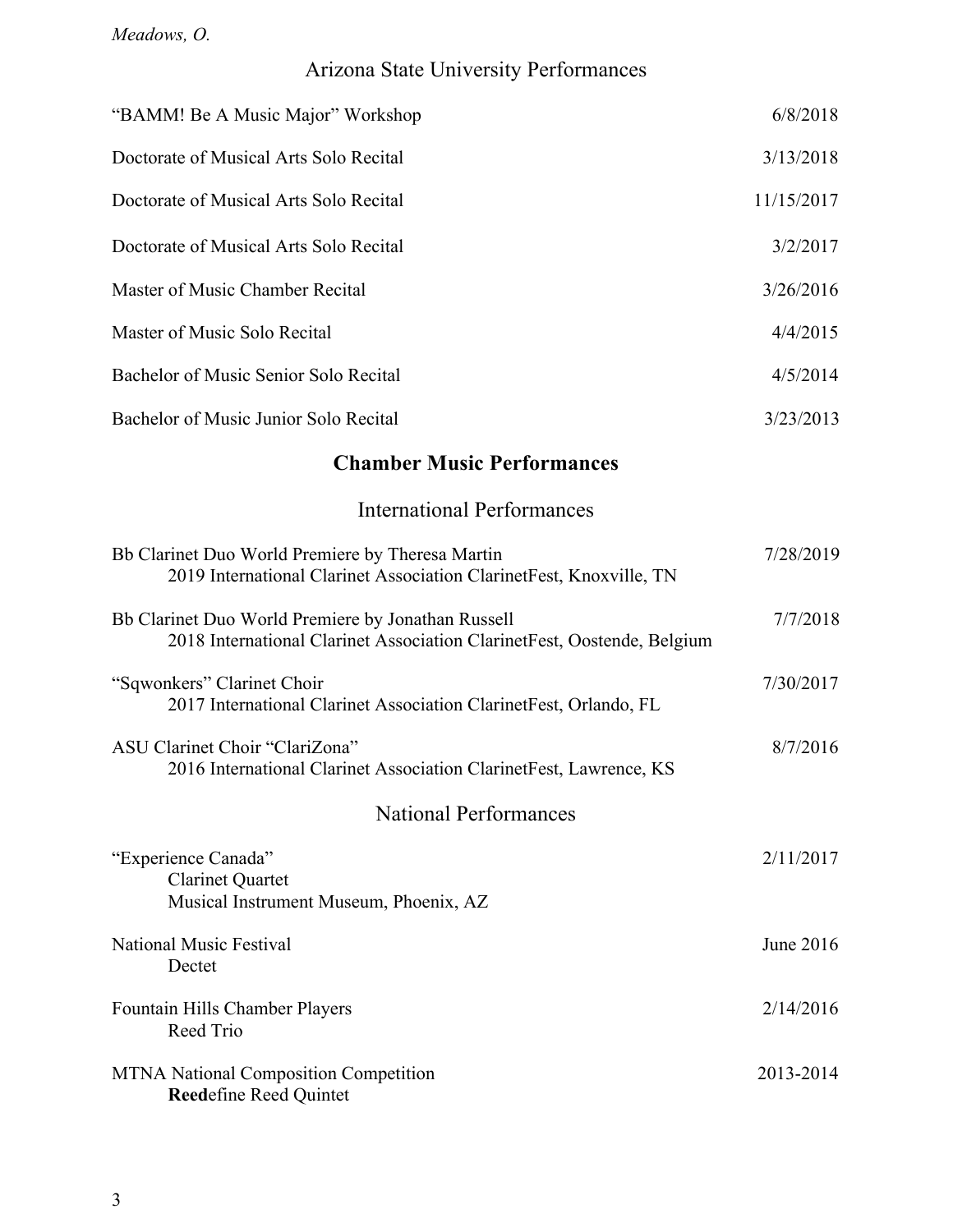Bb Clarinet

## Arizona State University Performances

| Poulenc Sextet<br>Four performances                                             | Spring 2018  |  |
|---------------------------------------------------------------------------------|--------------|--|
| <b>Clarinet Nonet with Solo Bass Clarinet</b><br>Jeffrey Anderle, Guest Soloist | 4/9/2018     |  |
| Prokofiev Quintet                                                               | 11/20/2016   |  |
| Master of Music Chamber Recital<br><b>Clarinet Quintet</b>                      | 3/26/2016    |  |
| Music for Clarinets, Eric P. Mandat<br>Bb Clarinet, Ensemble                    | 2016         |  |
| Triple P Reed Trio                                                              | 2015         |  |
| The Fourth Wind Quintet                                                         | 2015         |  |
| Krommer Octet                                                                   | 2015         |  |
| <b>Clarinet Quartet</b>                                                         | 2015         |  |
| Poulenc Quartet                                                                 | 2014         |  |
| <b>Orchestra / Ensemble Membership</b>                                          |              |  |
| Hawaii Symphony Orchestra<br>Substitute List                                    | 2018-present |  |
| Royal Hawaiian Band<br>Part-time                                                | 2018-2020    |  |

| Arkansas Symphony Orchestra<br>Substitute List                      | $2017$ -present |
|---------------------------------------------------------------------|-----------------|
| Arizona State University Symphony Orchestra<br><b>Bb/A Clarinet</b> | 2014-2018       |
| Arizona State University Wind Orchestra<br>Eb/Bb/A Clarinet         | 2014-2018       |
| Arizona State University Clarinet Choir                             | 2014-2018       |
| Arizona State University Conducting Studio Lab Orchestra            | 2016-2018       |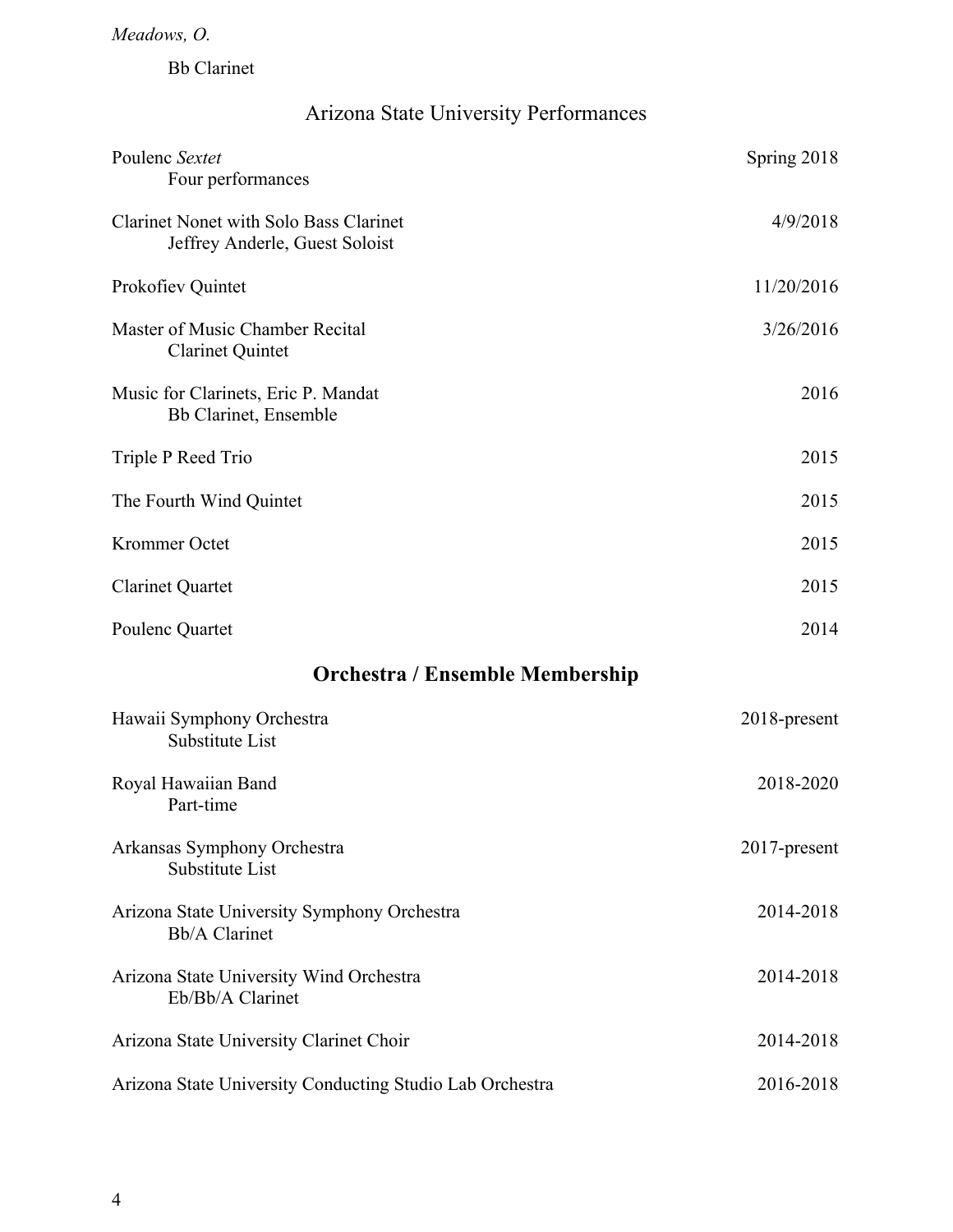| Meadows, O.                                                                                                                                              |                     |
|----------------------------------------------------------------------------------------------------------------------------------------------------------|---------------------|
| Florida State University Philharmonia<br><b>Second Clarinet</b><br>Principal Clarinet                                                                    | 2012-2013<br>2013   |
| Florida State University Wind Orchestra                                                                                                                  | 2013                |
| Florida State University Symphonic Band                                                                                                                  | 2010-2013           |
| <b>Festivals and Summer Programs</b>                                                                                                                     |                     |
| <b>National Music Festival</b><br>Chestertown, MD                                                                                                        | 2016                |
| Belgian Clarinet Academy<br>Student<br>Soloist                                                                                                           | 2013 & 2015<br>2015 |
| <b>Master Class Performances</b>                                                                                                                         |                     |
| Dr. Kelly Johnson<br>Professor of Clarinet, University of Central Arkansas<br>Principal Clarinet, Arkansas Symphony Orchestra                            | 2017                |
| Dr. Lisa Oberlander<br>Professor of Clarinet and Assistant Director, Columbus State University                                                           | 2017                |
| Gabor Varga<br>Professor of Clarinet, Varga Tibor Faculty of Musical Arts, Győr,<br>and University of Debrecen.                                          | 2016 & 2017         |
| Radovan Cavallin<br>Principal Clarinet, Orquesta Filarmonica de Gran Canaria<br>Professor of Clarinet, Academia de Orquestra Filarmonica de Gran Canaria | 2017                |
| Dr. Elizabeth Crawford<br>Professor of Clarinet, Ball State University                                                                                   | 2016                |
| David Bell<br>Professor of Clarinet, Lawrence Conservatory                                                                                               | 2015                |
| Joze Kotar<br>Slovenia Symphony Orchestra                                                                                                                | 2015                |
| Jaren Hinckley<br>Professor of Clarinet, Brigham Young University                                                                                        | 2012                |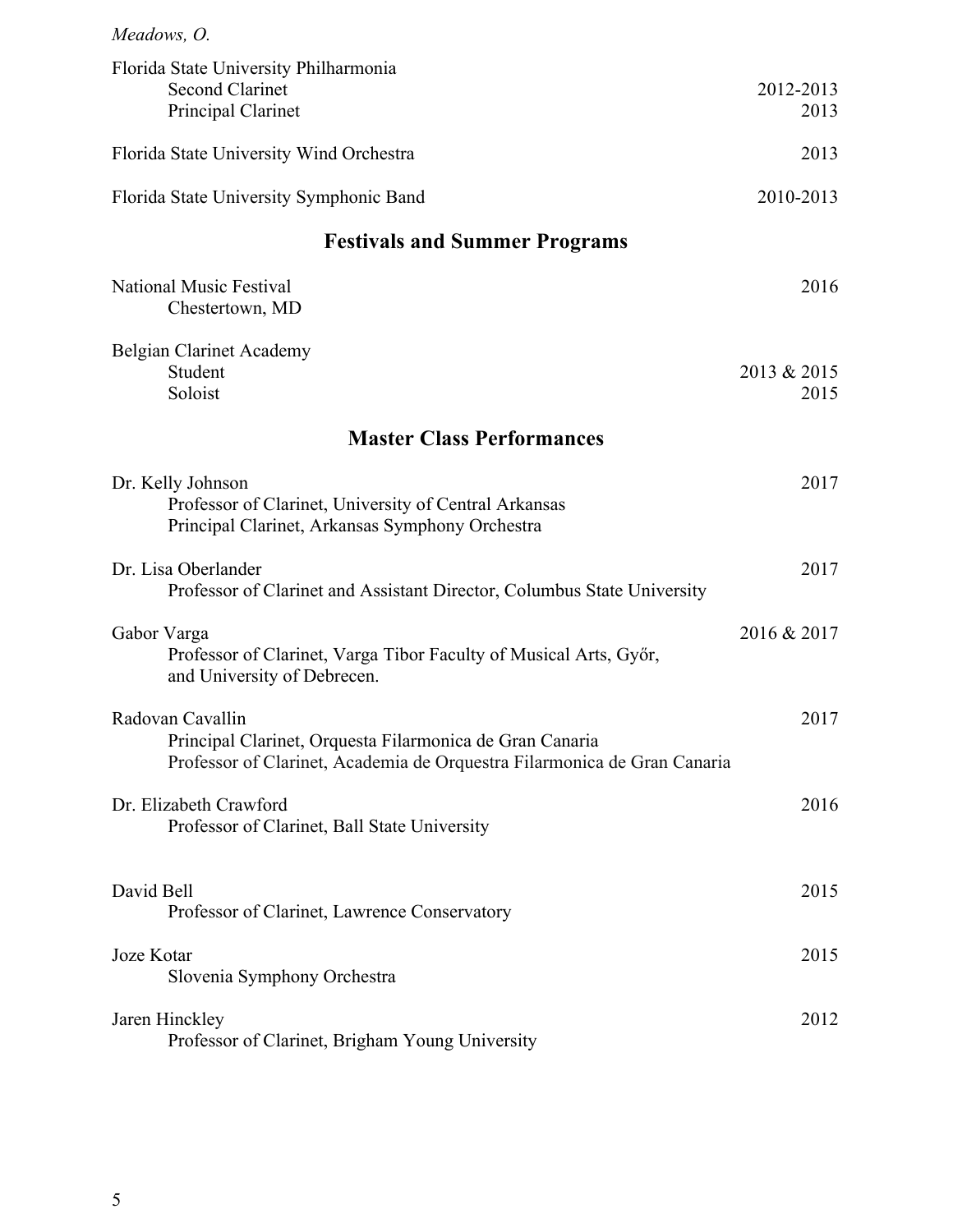### **Freelance Orchestral Engagements**

| Phoenix Boys Choir Orchestra                                                                                                                                                                                                                                                                                                                                      | 2015                |
|-------------------------------------------------------------------------------------------------------------------------------------------------------------------------------------------------------------------------------------------------------------------------------------------------------------------------------------------------------------------|---------------------|
| First Baptist Church, Tallahassee, FL<br>Easter Orchestra<br>Christmas Orchestra                                                                                                                                                                                                                                                                                  | 2013 & 2014<br>2013 |
| <b>Lectures</b>                                                                                                                                                                                                                                                                                                                                                   |                     |
| University of Hawaii at Manoa<br><b>Composition Studio Lecture</b>                                                                                                                                                                                                                                                                                                | 1/23/2020           |
| <b>Other Applicable Work Experience</b>                                                                                                                                                                                                                                                                                                                           |                     |
| Arizona State University School of Music Admissions Office<br><b>Senior Admissions Assistant</b>                                                                                                                                                                                                                                                                  | 2016-2018           |
| <b>Duties included, but not limited to:</b> Processing School of Music applications, archiving<br>applications, proctoring and organizing audition days and audition day volunteers,<br>creating and presenting at School of Music recruitment events, attending ASU<br>Orientation luncheons, assisting prospective, incoming, and new students or applicants on |                     |

the phone and via email, creating admission and enrollment data reports, creating facilities signage for School of Music events, processing academic affairs forms, assisting faculty with admissions and academic affairs information, etc.

Freelance Portrait & Event Photographer 2013-present

### **References**

Dr. Robert Spring

Professor of Music (Clarinet), Arizona State University rspring@asu.edu 602-750-6180

Dr. Joshua Gardner

Clinical Associate Professor (Clarinet), Arizona State University joshua.t.gardner@asu.edu 859-327-0070

Dr. Deborah Bish

Professor of Clarinet, Florida State University dbish@admin.fsu.edu 850-284-4958

Dr. Jeffery Meyer

Director of Orchestras, Arizona State University jeffery.meyer@asu.edu